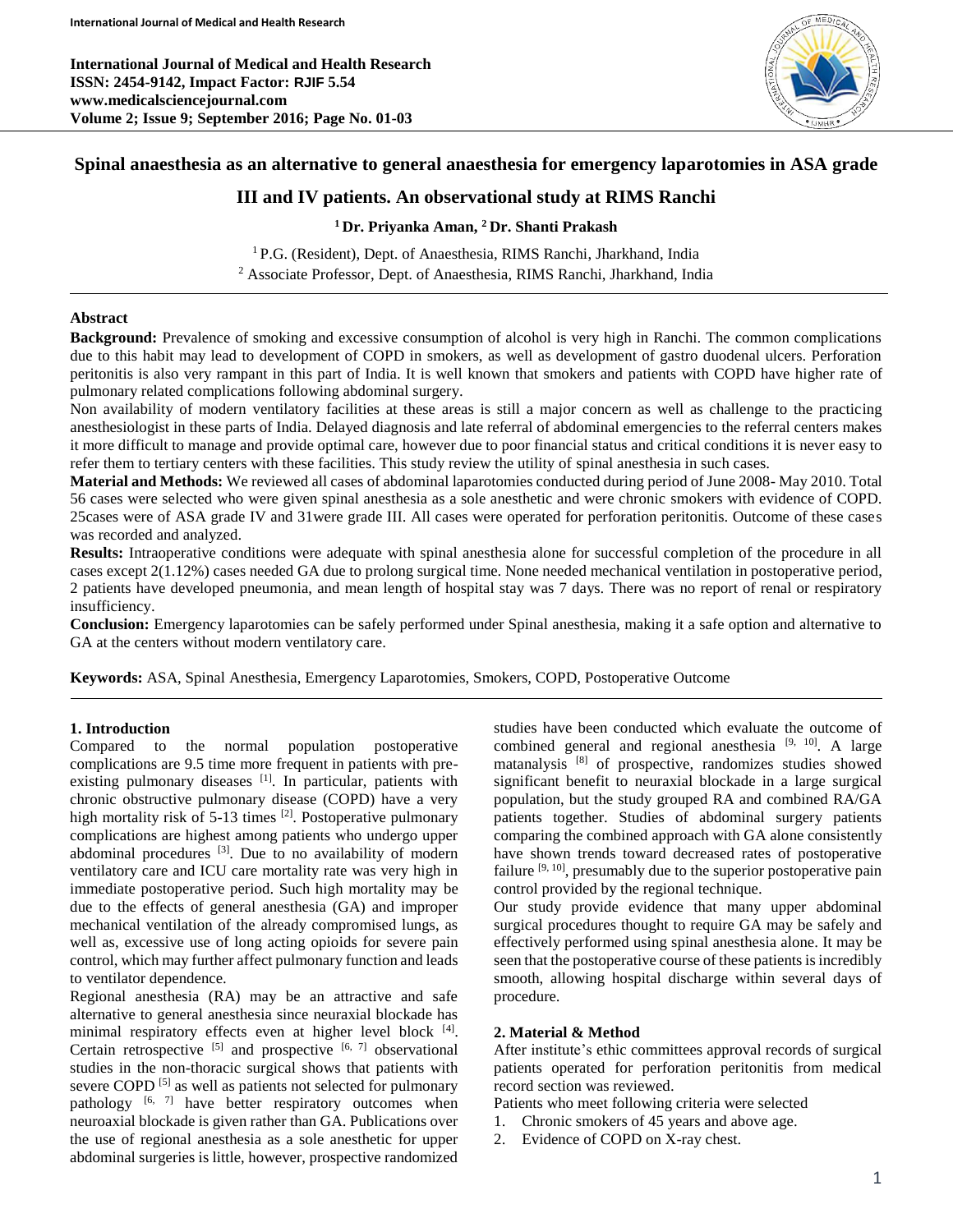#### **International Journal of Medical and Health Research**

56 patients were identified (all male), and their records were reviewed to determine patient age, diagnosis, indications of surgery, type of surgery performed, American society of Anesthesiology (ASA) classification, need of GA, need for mechanical ventilation, length of stay, and perioperative complications or mortality.

### Data was collected and analysed.

### **3. Results**

The average age of patients was 61.07years (Table 1). 37 patients were operated for gastric perforation, 18 patients for duodenal perforation and 1 was operated for ileac perforation. All the patients were assessed with American society of Anesthesiologist, 31 of them were ASA grade III, and, 25 of them were classified as ASA grade IV.

| וחו<br>н |  |
|----------|--|
|----------|--|

| Patient demographics |                    |
|----------------------|--------------------|
| Mean age(years)      | 61.07(range 45-80) |
| Male female          | 56.0               |
| ASA Grade III        | 31                 |
| ASA Grade IV         | 25                 |
| Gastric perforation  | 37                 |
| Duodenal perforation | 18                 |
| Ileal perforation    |                    |

All the patients were optimized preoperatively after initial assessment by Anesthesiologist (dehydration, electrolytes, blood transfusion etc.).

None patients had cardio respiratory arrest in perioperative period. Only 1.12% (2) patients needed GA due to prolong surgery, near end of surgery and that were successfully extubated on completion of the procedure. No patient. Needed mechanical ventilation in postoperative period. Mean length of stay in HDU (high dependency unit) was 5 days.

One (0.56%) patient have developed myocardial infraction on

the 5th day of procedure and was treated with Streptokinase and was discharged after 15 day. 5(2.8%) patients were found to be anemic and received blood transfusion on 3rd postoperative day.

Two (1.12%) of the patients with history of recent respiratory tract infections have developed Pneumonia on 3rd day and were treated with higher antibiotics and discharged after 2 weeks. None of the patients have found to developed deep vein thrombosis, respiratory depression or renal failure. Overall mortality was zero. (Table 2).

| <b>Outcomes</b>                 |             |
|---------------------------------|-------------|
| Conversion to GA                | $2(1.12\%)$ |
| Need for mechanical ventilation | None        |
| Hospital HDU Stay mean          | 5 days      |
| Complications                   |             |
| <b>DVT</b>                      | None        |
| MI(5th day)                     | $1(0.56\%)$ |
| Blood transfusion(postop)       | $5(2.8\%)$  |
| Pneumonia                       | $2(1.12\%)$ |
| Other infections                | None        |
| Renal failure                   | None        |
| Respiratory depression          | None        |
| Moratality                      | None        |

**Table 2**

Spinal block level attended was up to T4-T5 level, Intraoperative relaxation was adequate for successful completion of procedures.

### **4. Discussion**

Although GA has the benefit of secured airway and to provide rest to respiratory muscles, however induction of GA and intubation of patients results in to dependence on mechanical ventilation. In addition to this there are mechanical as well as physiological effects of general anesthesia like bronchospasm, V/Q mismatch, atelectasis, effects on chest impedance, also, use of large tidal volume or excessive PEEP may lead to pneumothorax in these patients and lastly there may be residual anesthetic or muscle relaxant effects. Considering these facts